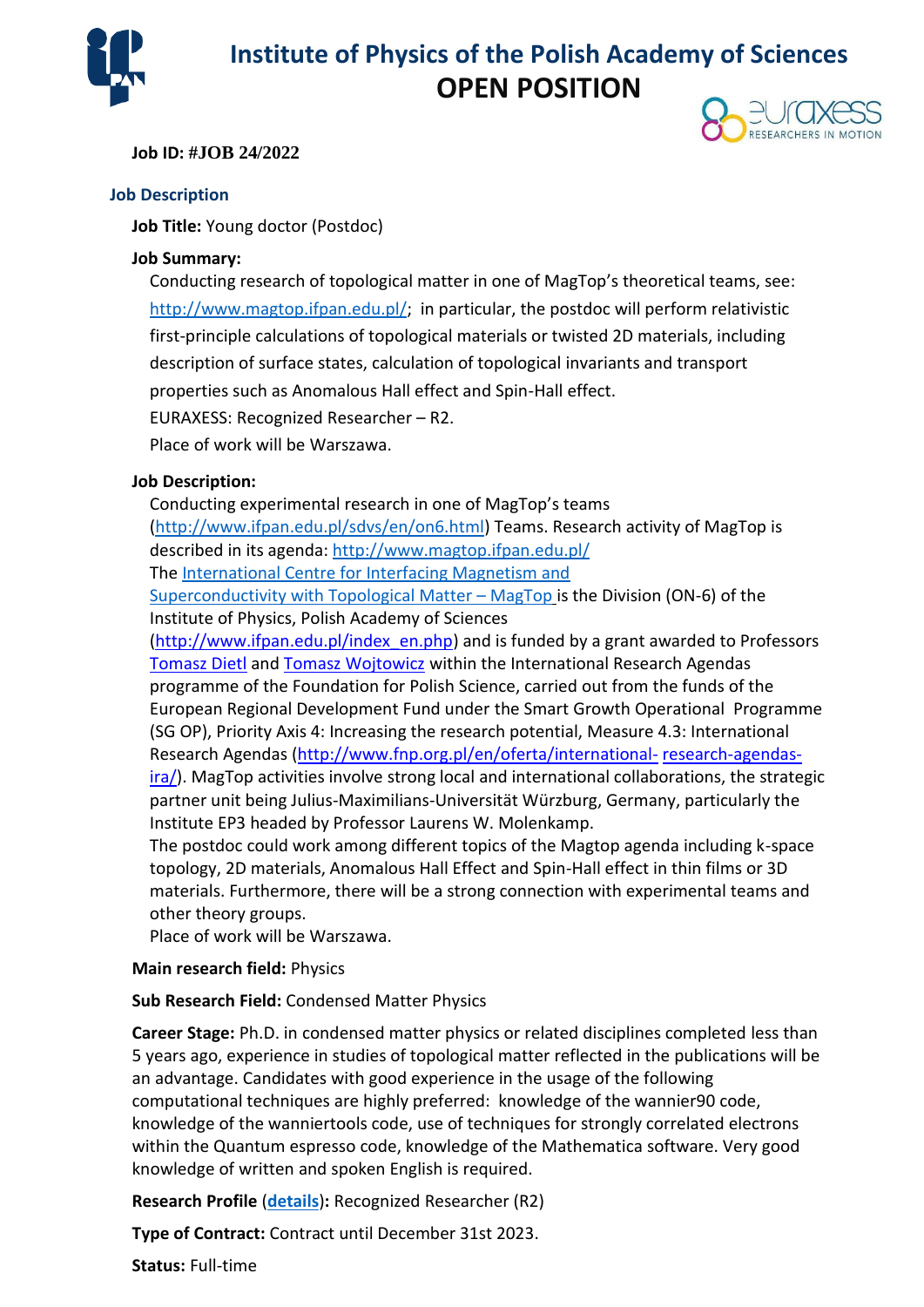**Salary:** 12 000 PLN per month (2 600 € per month), health insurance covered; less than 24% in employee taxes and social security contributions.

### **Contact**

All queries should be submitted to: open positions@MagTop.ifpan.edu.pl or to Dr. Carmine Autieri [\(autieri@MagTop.ifpan.edu.pl\)](mailto:autieri@MagTop.ifpan.edu.pl). Please, mention the Job ID in the subject.

### **Application details**

**Application deadline:** July 8, 2022, later applications will not be considered.

## **Required materials:**

- Detailed CV (up to 3 pages)
- Full list of publications
- Cover/motivation letter, please mention earliest possible starting date (1 page)
- Contact details to two references
- A statement by the candidate of consent to the processing of personal data for the purposes of recruitment

All materials should be submitted in electronic form to **two addresses**: [rekrutacja@ifpan.edu.pl](mailto:rekrutacja@ifpan.edu.pl) with the Job ID in the subject and [open\\_positions@MagTop.ifpan.edu.pl](mailto:open_positions@MagTop.ifpan.edu.pl)